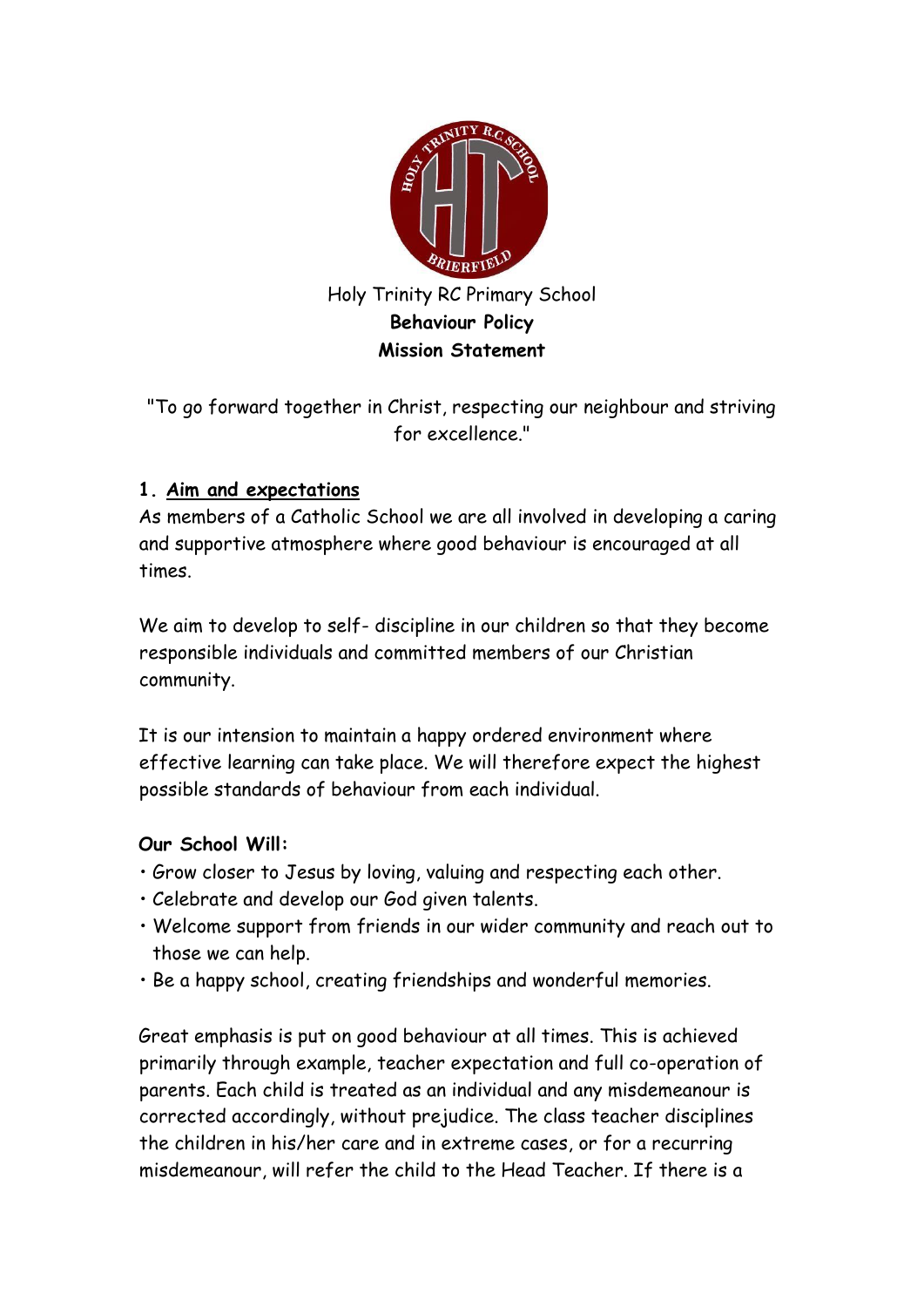problem, the Head Teacher will call in the parents and discuss the matter with them so that a positive approach can be used to attempt to solve the child's difficulties.

Overall there is a whole school approach to disciplining the children at Holy Trinity based on our Christian beliefs and ideals, whereby both children and adults care for and respect each other. Compassion, understanding and forgiveness are at the heart of the life of Holy Trinity School.

# **2. Context**

This policy should be read in conjunction with the latest department for education guidance. Please click the link below.

[https://www.gov.uk/government/publications/behaviour-and-discipline-in](https://www.gov.uk/government/publications/behaviour-and-discipline-in-schools)[schools](https://www.gov.uk/government/publications/behaviour-and-discipline-in-schools)

This policy was reviewed September 2021

# **3. Classroom Management**

The school has many rules but our behaviour policy is not primarily concerned with rule enforcement. It is a means of promoting good relationships, so that people can work and play together with the common purpose of helping everyone to learn. The school expects every member of the school community to behave in a considerate way towards others. We treat all children fairly and apply this behaviour policy in a consistent way. This policy aims to help children grow in a safe and secure environment and to become positive, responsible and increasingly independent members of the school community.

General misbehaviour - dealt with by the Class teacher.

Repeated misbehaviour - further action by the Class teacher

Deputy Headteacher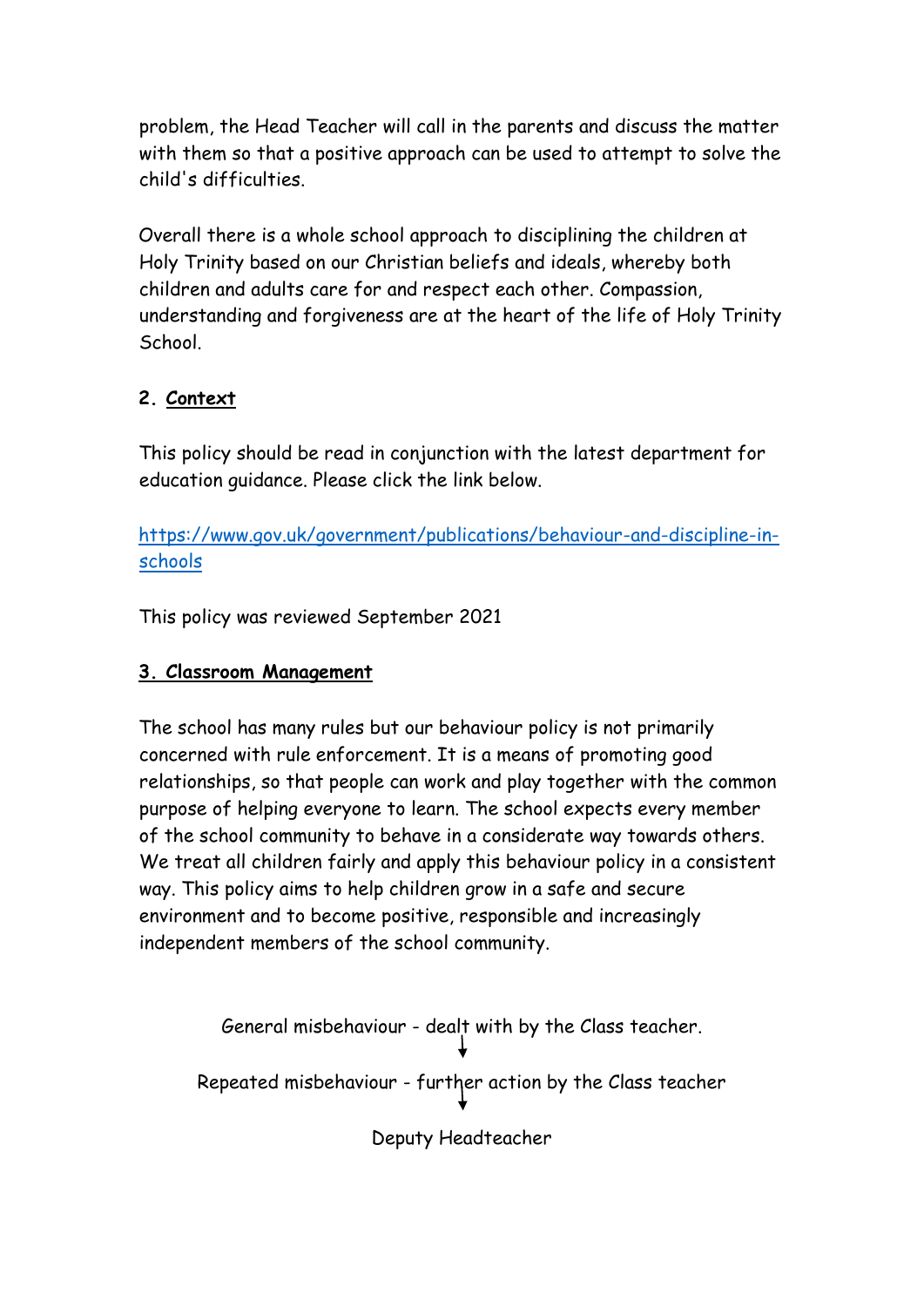

At any stage the class teacher may wish to talk informally to the parents, but it may become necessary to involve parents on a more formal basis.

In all situations positive strategies are used to re-establish good behaviour and relationships, for example, Praise for good behaviour.

In order that the work of the school can progress effectively and efficiently it is important to create and foster a learning climate. Essential to this desired climate is a policy for Behaviour. This policy must be shared, understood and practised by all adults and children. Governors and parents must all be aware of the rules and practises of the school.

### **4. School rules**

Rules based on mutual respect, are the key to an effective policy for behaviour. We have agreed to adopt the following school rules. *Have Jesus in your heart.* 

*Offer help. Love God. You are special. Try hard. Respect everyone. Include everyone. Nice words and smiley faces. In school, listen well. Think before you act. You can do it!* 

These rules are our agreed moral values that will help to establish and develop that right school 'culture'. These are separate from the more general safety rules (such as 'not running in school' or 'use equipment properly') and rules of routine (such as 'arrive at school on time' or 'keep your desk and tray tidy').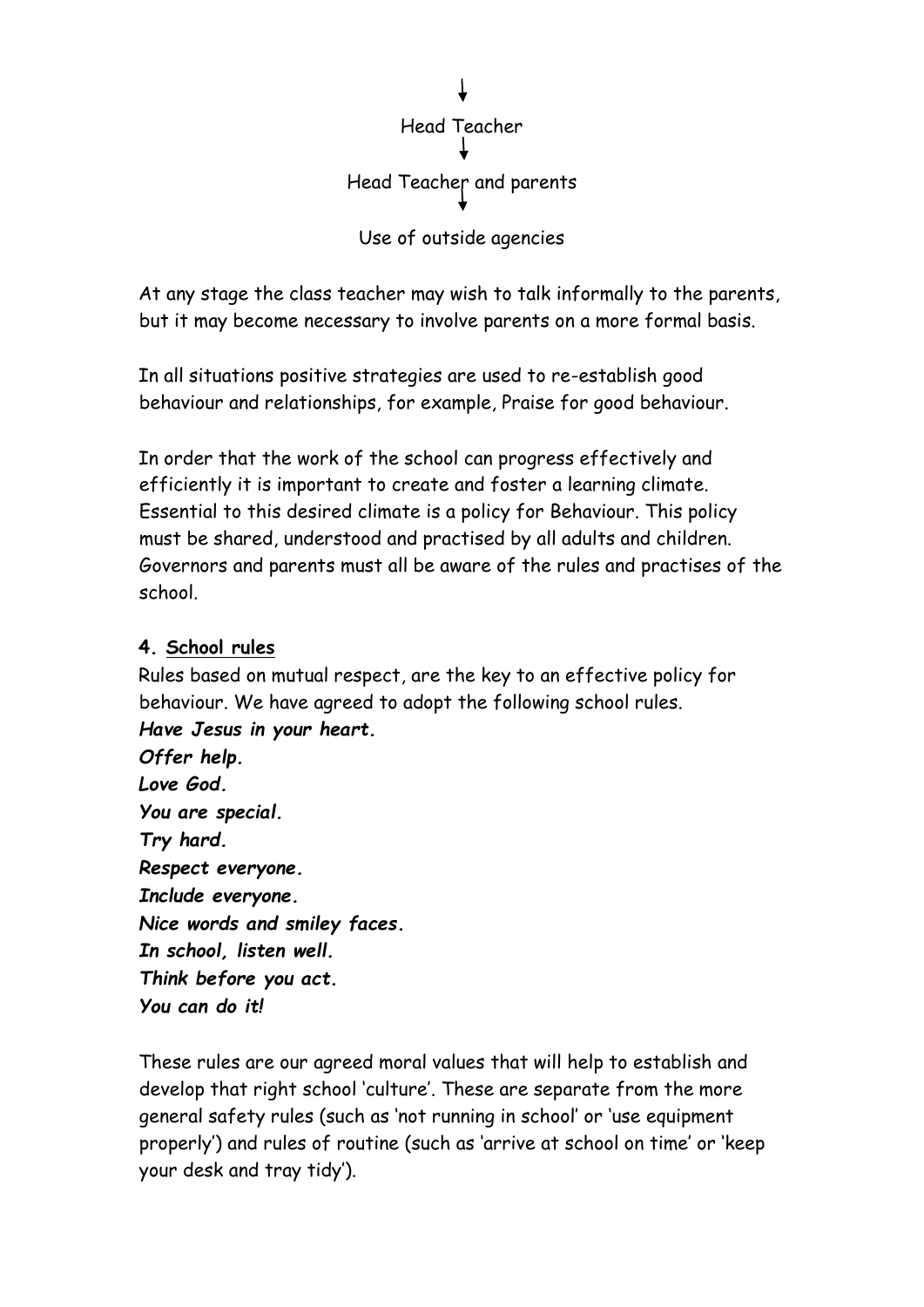# **Consistency**

All staff understand the need for consistency in creating a successful learning environment. Rules must be followed throughout the school day and the children know the rewards and sanctions that are in place. All children are treated fairly. Children with additional needs will be disciplined according to their requirements.

# **5. Rewards**

At Holy Trinity we focus on rewarding good behaviour to maintain a positive ethos. At all times we try to actively motivate children to behave well. We praise and reward children for good behaviour in a variety of ways.

- We give constant verbal praise to children and parents.
- We use smiley faces, stickers and stamps that can lead to rewards.
- Various points are awarded to children in each classroom (table, house, dojo points). At the end of each week or every half-term, the winning teams are rewarded with an extra experience such as extra playtime.
- Children are sent to show work to the Head Teacher.
- Class 1 use sticker charts. When a child gains a number of stickers then they receive a prize. They then start the process again.  $\Box$ Children are allocated roles of responsibility such as Pupil Chaplains, Eco Warriors, School Council as well as jobs in the classroom to reward good behaviour.
- We acknowledge all the efforts and achievements of children, both in and out of school in our Friday assemblies.
- We verbally inform parents of good work or behaviour.
- Each week we nominate a child from each year group to be 'star of the week' and they receive a certificate in the school assembly. Parents are notified and invited to this to celebrate their child's success.
- Good work certificates are given out in our Friday assembly.
- There are also various reward systems in the classes such as moving footballs up to the net/moving hot air balloons through the sky.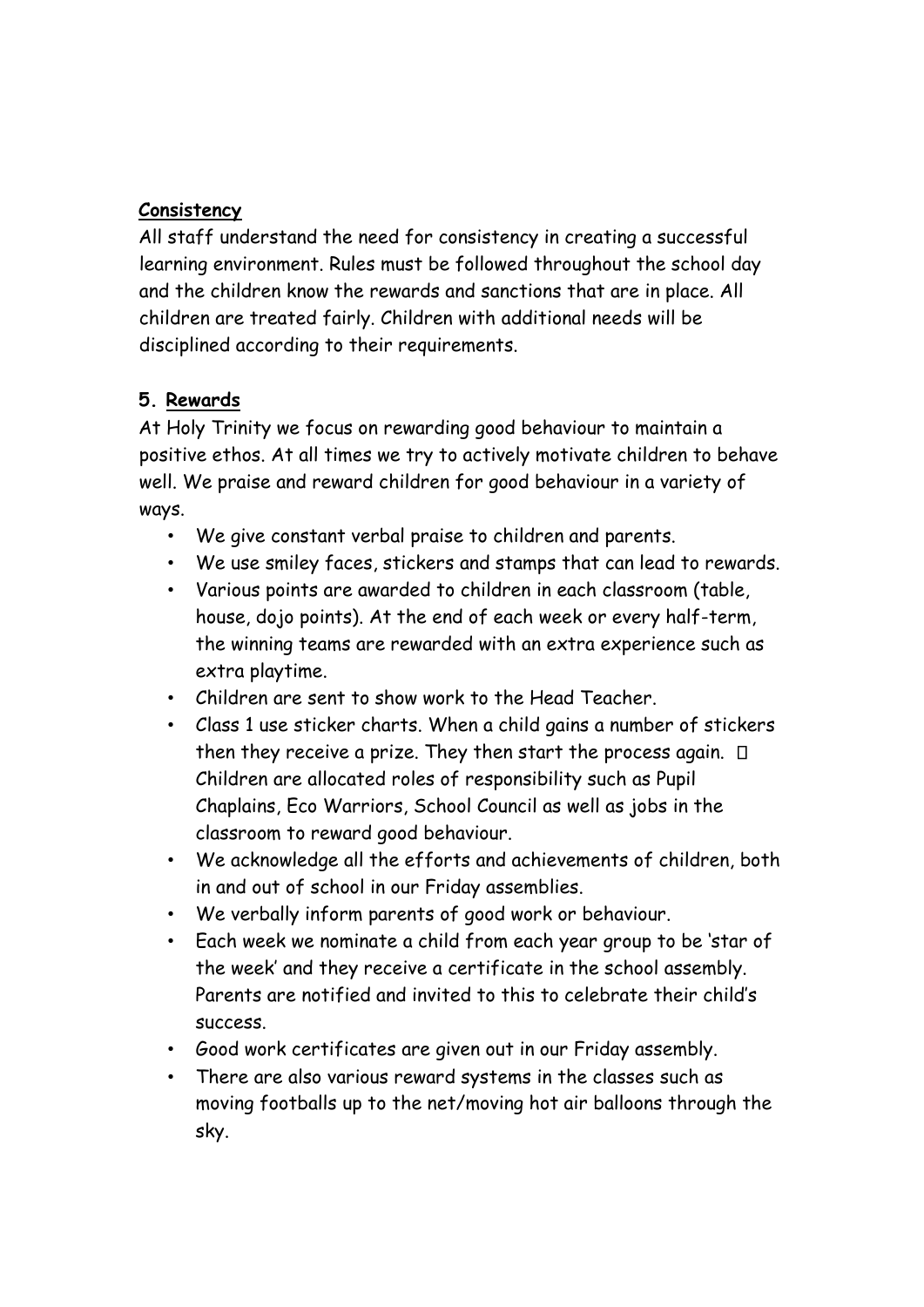- Other rewards include taking home the class teddy/dinosaurs/reading buddies.
- We also use individual reward systems for children with SEN.

### **Achievement Assembly**

An important positive feature of the School Behaviour Policy is the Achievement Assembly held on Friday afternoons. Here the school and families come together to celebrate children's achievements.

### **6. Sanctions**

At Holy Trinity we employ a number of sanctions to enforce the school rules and to ensure a safe and positive learning environment. We employ each sanction appropriately to each individual situation

- We expect children to listen carefully to instructions in lessons. If they do not do so we ask them to move to a place nearer the teacher, or to sit on their own.
- We expect children to try their best in all activities. If they do not, we may ask them to redo a task.
- We aim to build up our children's self-esteem to encourage a positive self-image therefore at all times we sanction the behaviour and not the child him/her self.
- Children who do not conform to our expectations are reminded of them, disciplined and encouraged to modify their behaviour, given time to reflect upon their misdeed and as quickly as is appropriate, restored to a normal working or playing situation. In this reflection time the child may be given some paper and encouraged to write an apology-if required or they may be given extra work.
- We also use 'think sheets'. This is where the child is asked to reflect on their behaviour (what they have done wrong, why it was wrong and how they should have acted). This may be completed at a break or lunch time if needed.
- Each class has the scope to use a system to enhance good behavior.  $\Box$  If a child is disruptive in class, the teacher reprimands him or her. If a child misbehaves repeatedly, we isolate the child from the rest of the class until s/he calms down, and is in a position to work sensibly again with others.
- The safety of the children is paramount in all situations. If a child's behaviour endangers the safety of others, the class teacher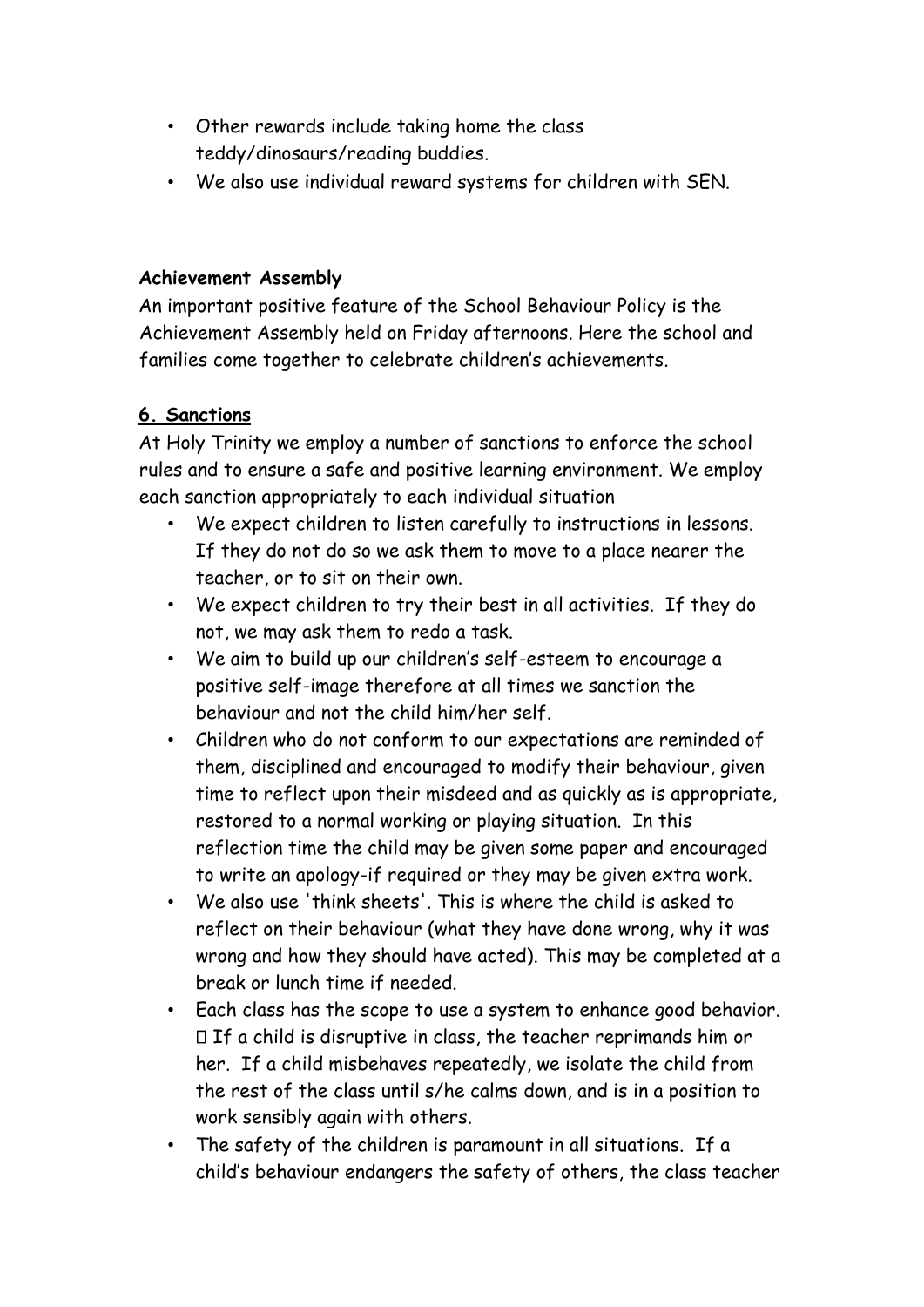stops the activity and prevents the child from taking part for the rest of the session.

- The child may be sent to the Head Teacher or Senior teacher.
- Persistent, frequent or emerging patterns of misbehaviour will be monitored closely and parents will be invited into school to cooperate in behaviour modification strategies. We may use a 'Communication Book' in such cases. This keeps school and parents aware of the child's behaviour at school and at home.
- In swimming or P.E., a dangerous act or disrespectful behaviour could result in the child being asked to get out of the pool and get dressed early.
- Children who need alternative methods of behaviour management will be put on an Individual Behaviour Plan so school can work closely with parents.

The school does not tolerate any kind of bullying. If we discover that an act of bullying or intimidation has taken place, we act immediately to stop any further occurrences of such behaviour. Whilst we pride ourselves on our friendly, welcoming environment we know that within all schools there is a potential for bullying to take place. (See Bullying Policy)

### **Beyond the classroom**

Discipline becomes the responsibility of the whole staff. Teaching and support staff will deal with any situation as it arises. In the case of any serious incident, support staff will refer to the appropriate teacher. Overall we have a whole school approach to disciplining our children. We must always remember that compassion, understanding and forgiveness are at the heart of the life of Holy Trinity.

### **Lunchtimes**

Lunchtimes are a time for socialising and playing. They are also opportunities for negative behaviour, falling out and arguments. If we accept that we are responsible for the child's whole day, then we have a role in making the lunch break happier for the children. The following are some ways we seek to make lunchtimes a fun and safe part of the day.

• Regular contact with lunchtime supervisors, discussing progress and offering support.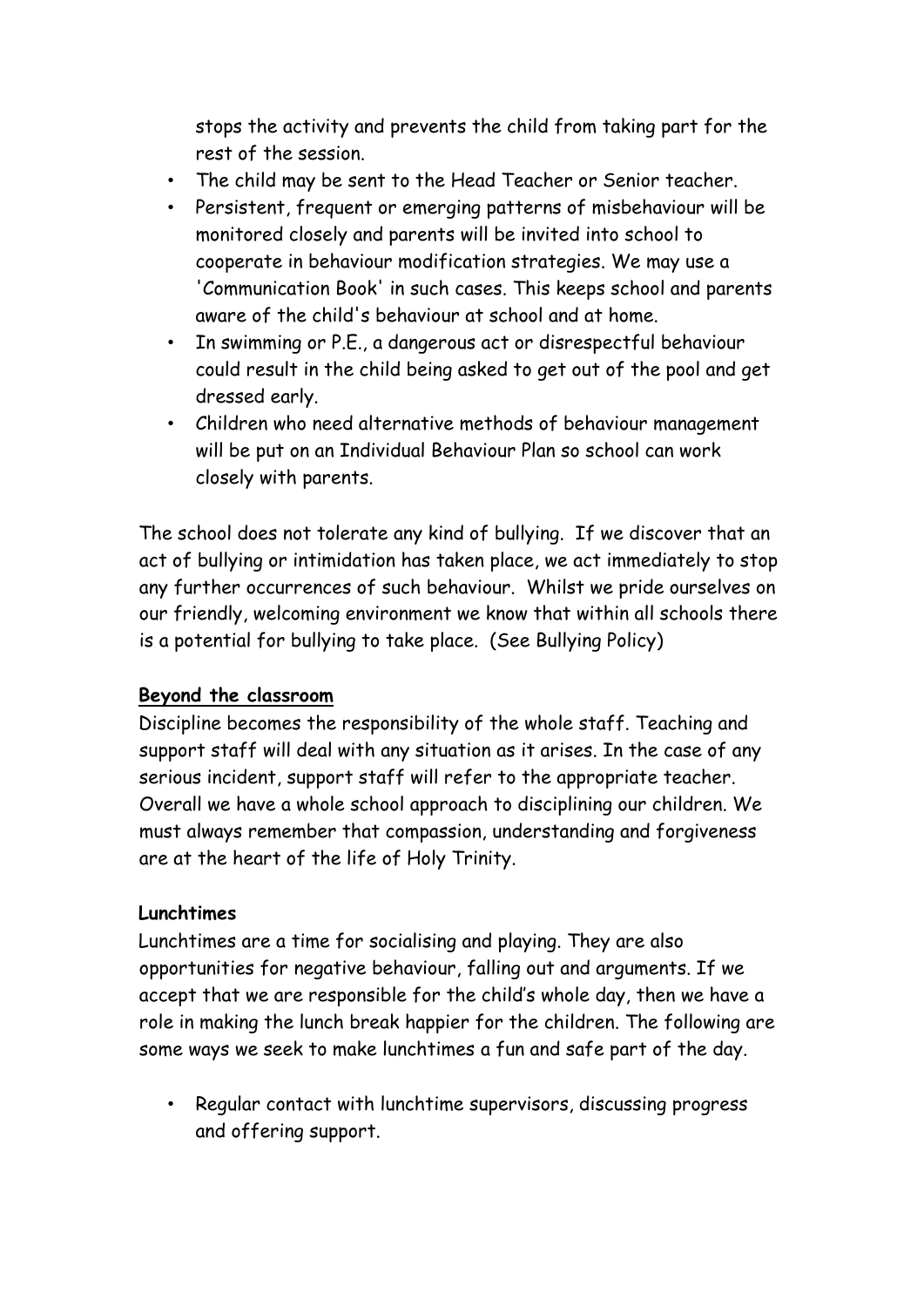- Involving the supervisors in children's games and activities encouraging them to play with children.
- The yard and field to be divided into zones to enable activities to take place in designated areas.
- Children from the top class will be trained as 'playground leaders' to help the lunchtime supervisors in a variety of ways such as organising the play equipment.
- The Year 6 children are also 'Gardeners' and have 'Seeds' in reception. Their job is to nurture their 'Seeds' and look after them in their first year in school.
- 'Buddy Bench'. Is used to highlight if a child is needing a buddy.

### **Sanctions on the yard at dinnertime**

- A child who breaks a school rule is given a warning.
- If the child continues to misbehave then they will be stood out for 5 minutes.

### **Times when the class teacher needs to be informed**

- If the child continues to misbehave after being stood out.
- If a child is rude or abusive to a member of staff.

### *Misbehaviour which is in breach of child safety should be reported to a teacher or senior member of staff.*

### **Conduct outside the School Gates**

Teachers have a statutory power to discipline pupils for misbehaving outside of school premises. Head Teachers have a specific statutory power to regulate pupils' behaviour in these circumstances 'to such an extent as is reasonable'. In response to poor behaviour or bullying which occurs off the school premises, witnessed by a member of staff or reported to the school, whole school sanctions, as outlined for the management of behaviour in school, will be applied. The school may discipline for any misbehaviour when the pupil is:  $\cdot$  Taking part in any school organised or school related activity  $\cdot$  Travelling to or from school  $\cdot$ Wearing the school uniform  $\cdot$  In some other way identifiable as a pupil at the school. School may also discipline for misbehaviour at any time, whether or not the conditions above apply, that:  $\cdot$  Could have repercussions for the orderly running of the school • Poses a threat to another pupil, or a member of the public  $\cdot$  Could adversely affect the reputation of the school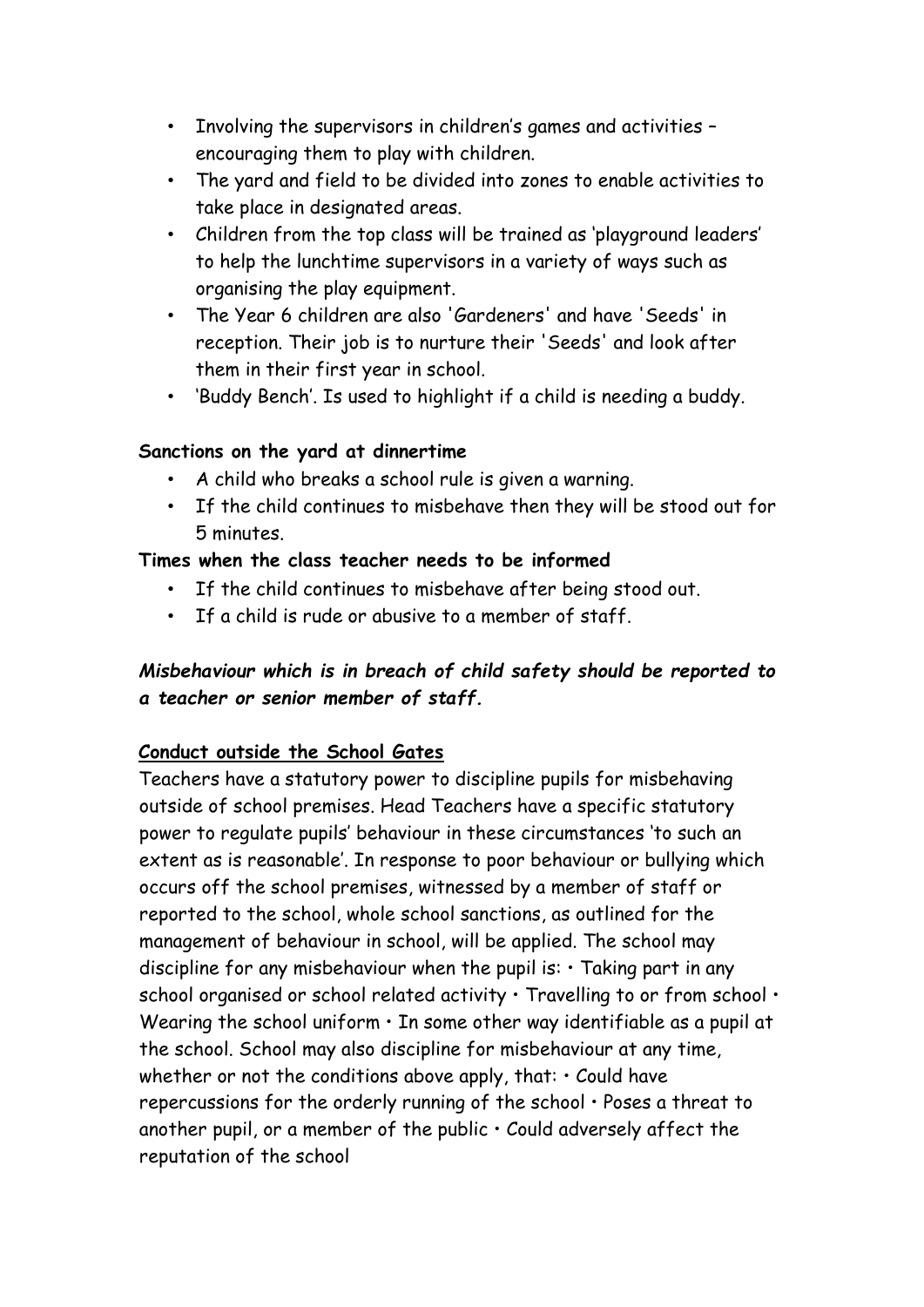# **EYFS**

In EYFS children are learning continuously about behaviour through their actions and the actions of others. Staff recognise that children communicate in a variety of ways and behaviour is just another way children can communicate. Children are often reminded that they come to school to learn and part of that learning is learning how we act and the impact of those actions on others.

Through the use of stories, role play and discussions children begin to understand and manage emotions. Children in EYFS develop key skills in self-regulation that allow them to take control of their emotions. Staff understand how important it is for children to be able to talk about the way they feel (have a voice) and to reflect with the children on mistakes made and how we all can learn from them. Golden rules are displayed within the classroom and verbally spoken frequently to allow children to make a better choice of how to behave. Staff develop strong relationships with the children and quickly identify triggers supporting children through decisions they make to stop behaviour escalating. To ensure children feel safe and secure firm boundaries are set which all staff adhere to.

Staff guide and model behaviours to help children develop a positive sense of self by taking time and listening to what the children have to say. Staff acknowledge children's hard work through praise and rewards.

Staff consistently remind children to 'be the best they can be' and to set simple goals and have confidence in their own ability. As part of Continuous Provision and the Characteristics of Effective Learning staff challenge children to challenge themselves and to aim higher.

Staff understand and strive towards developing strong partnerships with parents to help empower pupils to make positive behaviour choices consistently. Where behaviour has been noticed on several occasions teachers will contact home to discuss how the child can move forward seeking support where necessary.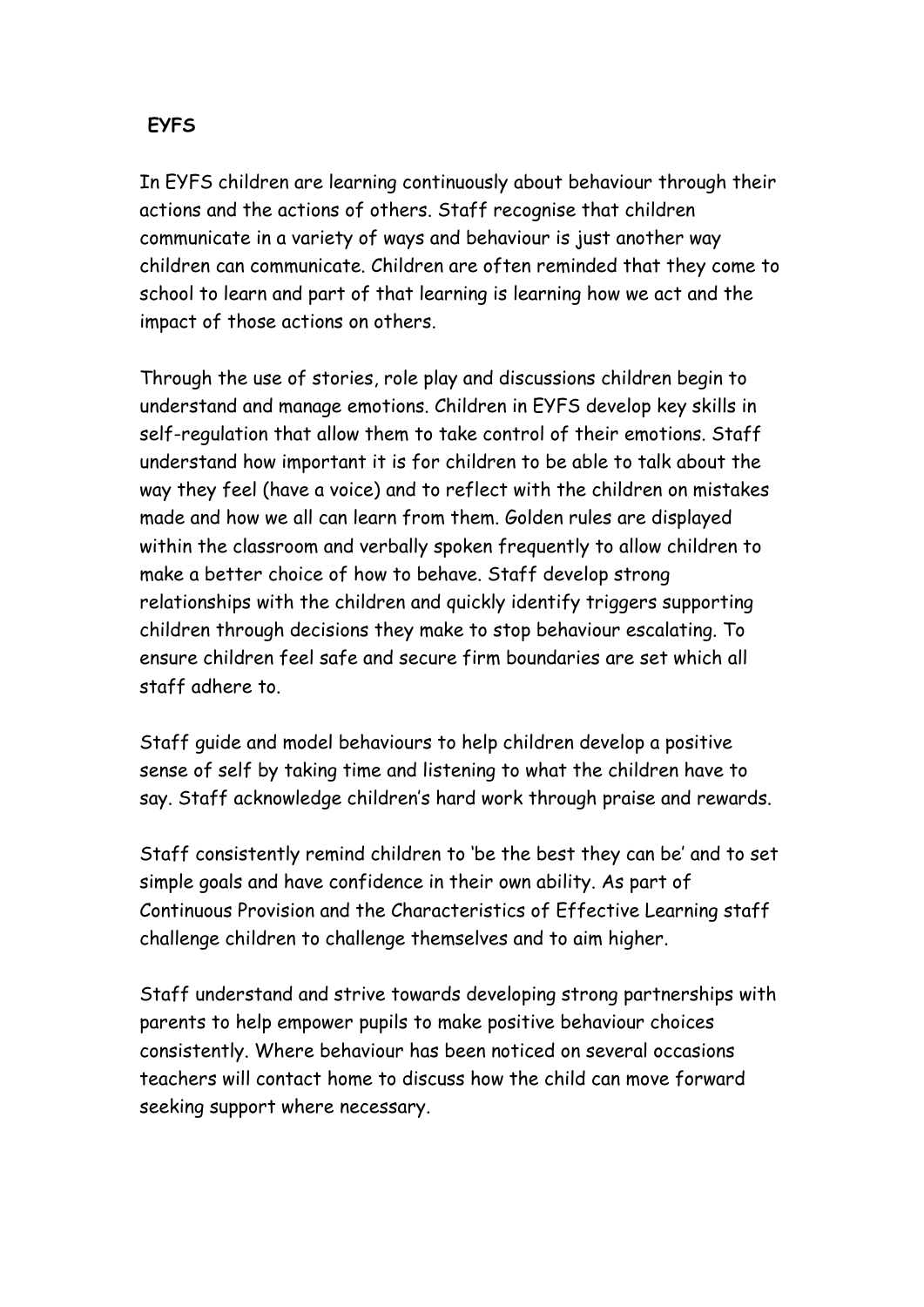In EYFS Staff may use some of the following strategies within class below to help guide children with their behaviour:

A general prompt of 'Kind hands, kind feet, kind words' A general reminder of school rules Pointing out another child who is following the rule 'I like the way …. Is…' A specific reminder of which rules are being broken Removal from the activity with a discussion about the event with an adult and how we can show a better example of Jesus. Staff acknowledge the need to be flexible supporting children with behaviour as each child is a unique individual and will respond differently. It's important that every opportunity is a learning one and staff know best how each child learns.

#### **Fixed-term and permanent exclusions**

The Head Teacher decides whether to exclude a pupil, for a fixed term or permanently, in line with the school's behaviour policy, taking into account all the circumstances, the evidence available and the need to balance the interests of the pupil against those of the whole school community. Parents have the right to make representations to the governing body (or discipline committee) about an exclusion and the governing body must review the exclusion 7 decision in certain circumstances, which include all permanent exclusions. Where a governing body upholds a permanent exclusion parents have the right to appeal the decision to an independent review panel. Schools are under a duty to provide suitable full-time education for an excluded pupil from the sixth school day of any fixed period exclusion of more than five consecutive school days. Local authorities are under a duty to provide suitable fulltime education from the sixth school day of a permanent exclusion.

#### **Criminal Law**

It is important to bear in mind that some types of harassing or threatening behaviour – or communications – could be a criminal offence, for example under the Protection from Harassment Act 1997, the Malicious Communications Act 1988, the Communications Act 2003, and the Public Order Act 1986. For example, under the Malicious Communication Act 1988, it is an offence for a person to send an electronic communication to another person with the intent to cause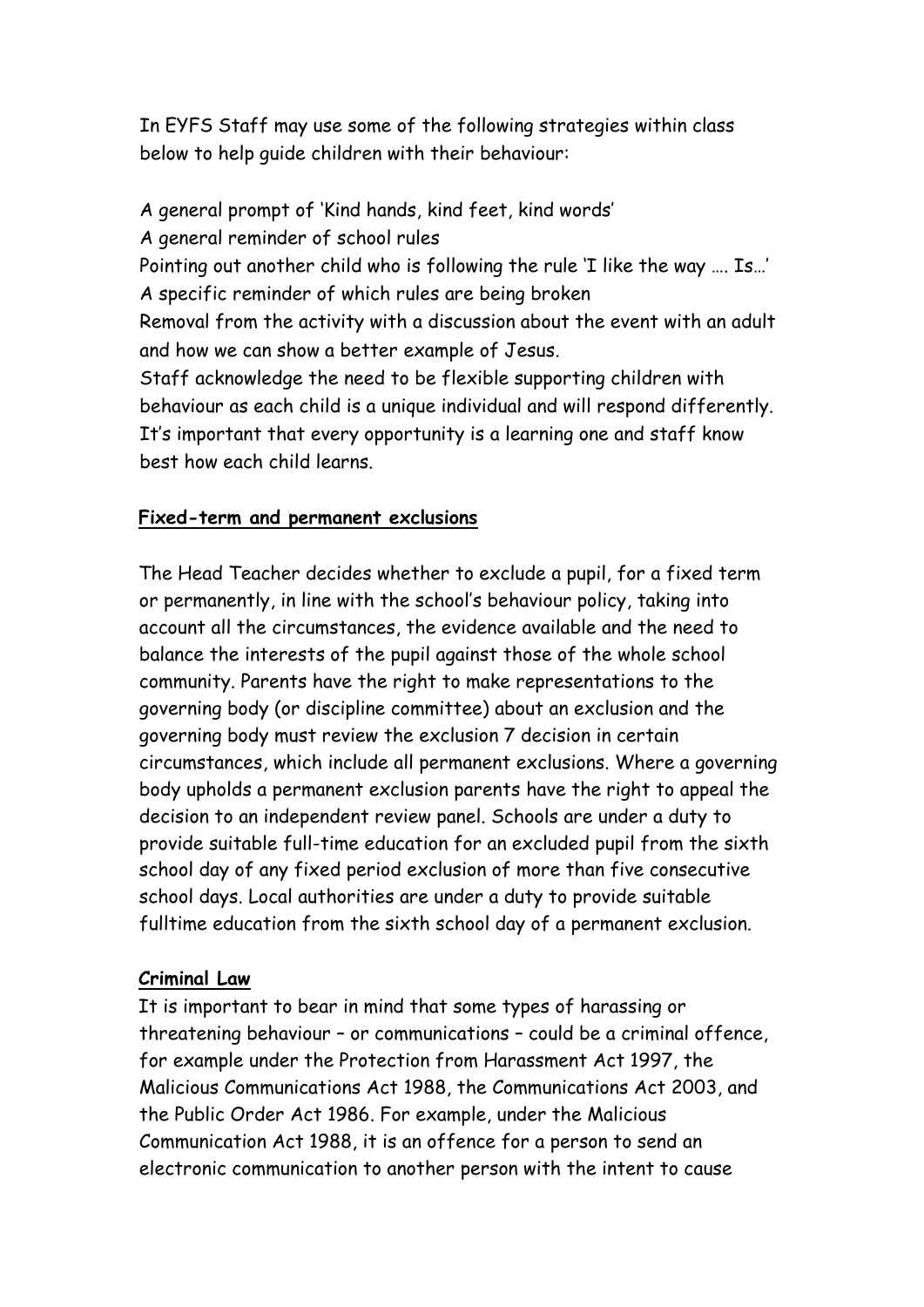distress or anxiety or to send an electronic communication which conveys a message which is indecent or grossly offensive, a threat, or information which is false and known or believed to be false by the sender. If school staff feel that an offence may have been committed they may elect to seek assistance from the Police, but any reference to the Police should only be undertaken with the agreement of the Head Teacher.

# **7. Confiscation of inappropriate items.**

There are two sets of legal provisions which enable school staff to confiscate items from pupils: 1. The general power to discipline enables a member of staff to confiscate, retain or dispose of a pupils' property as a punishment. Staff are protected against liability for damage to, or loss of, any confiscated items provided they have acted lawfully and reasonably. The legislation does not describe what must be done with the confiscated item and the behaviour policy should set this out. 2. Power to search without consent for 'prohibited items' including: a. Knives and weapons

- b. Alcohol
- c. Illegal drugs
- d. Stolen items
- e. Tobacco and cigarette papers
- f. Pornographic images
- g. Any article that has been or is likely to be used to commit an offence, cause personal injury or damage to property.
- h. Any item banned by the school rules which has been identified in the rules as an item which may be searched for Weapons and knives and extreme or child pornography must be handed to the Police. Otherwise it is for the teacher to decide if and when to return an item, or whether to dispose of it.

# **8. Power to use reasonable force**

Who can use reasonable force?

• Any school member of staff

The decision whether or not to use reasonable force is down to professional judgment of the staff member concerned and should always depend on the individual circumstance.

Reasonable force may be used in the following situations: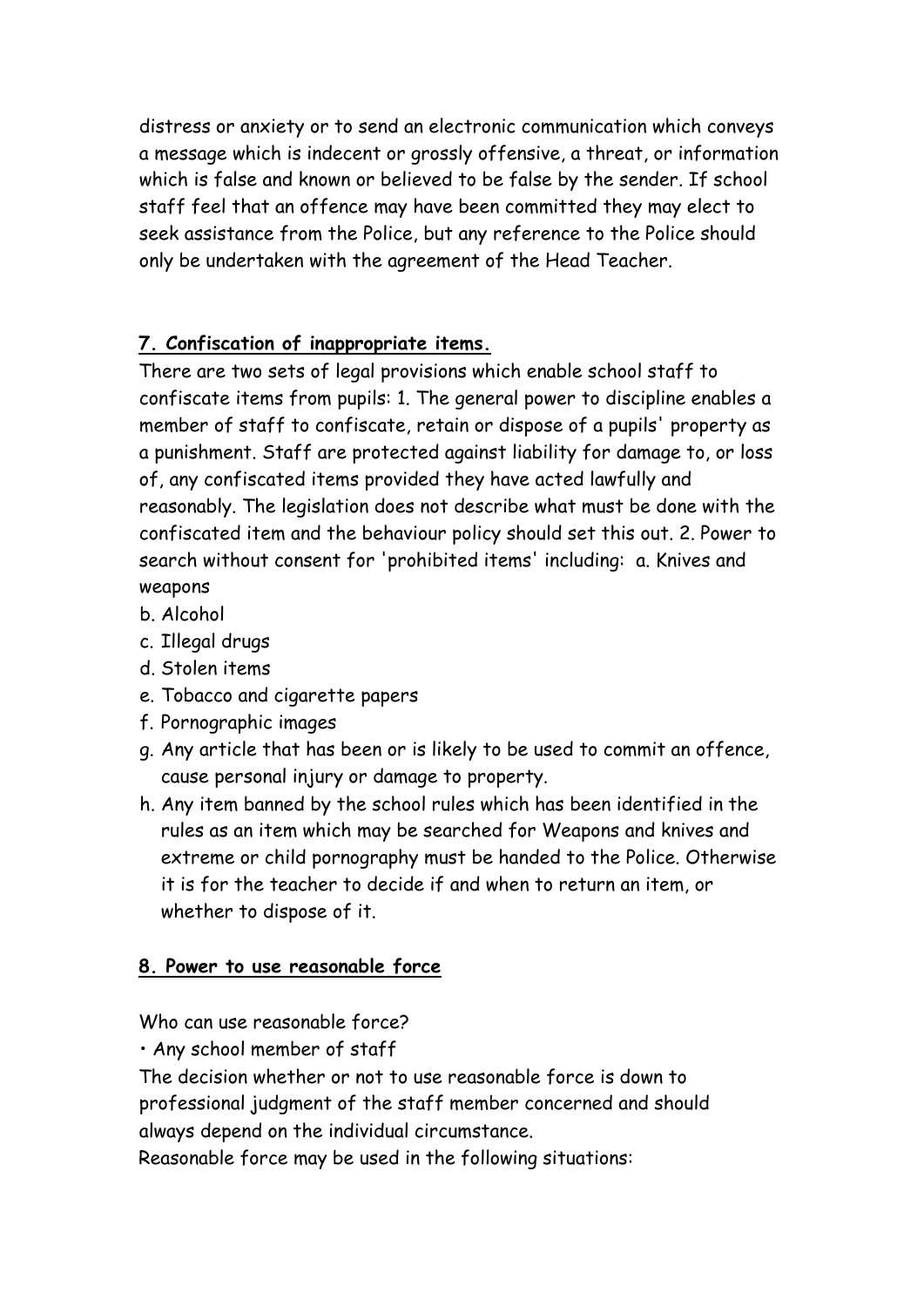- Teachers will physically separate pupils found fighting
- If a disruptive pupil refuses to leave a room when instructed to do so, they may be physically removed
- To prevent a pupil behaving in a way that disrupts a school event or a school trip or visit
- To prevent a pupil from leaving the classroom where allowing the pupil to leave would risk their safety or lead to behaviour that disrupts the behaviour of others
- $\cdot$  To prevent a pupil from attacking a member of staff or another pupil  $\cdot$ Restrain a pupil at risk from harming themselves through physical outbursts
- To prevent pupils from hurting themselves or others
- To stop a pupil from damaging property

Force is usually used either to control or restrain but never as a punishment.

### **9. Roles and Responsibilities**

# **The role of the class**

### **teacher**

- It is the responsibility of the class teacher to ensure that the school rules are enforced in their class, and that their class behaves in a responsible manner during lesson time.
- Children are encouraged to walk into school quietly, in single file. It is important that children who are running or making excessive noise are challenged by members of staff.
- Children should never be left in class on their own. If a teacher has to leave the class in an emergency, they should inform the teaching assistant or the teacher next door to cover for that brief period.
- The class teachers in our school have high expectations of the children in terms of behaviour, and they strive to ensure that all children work to the best of their ability.
- The class teacher treats each child fairly and enforces the classroom code consistently. The teacher treats all children in their class with respect and understanding.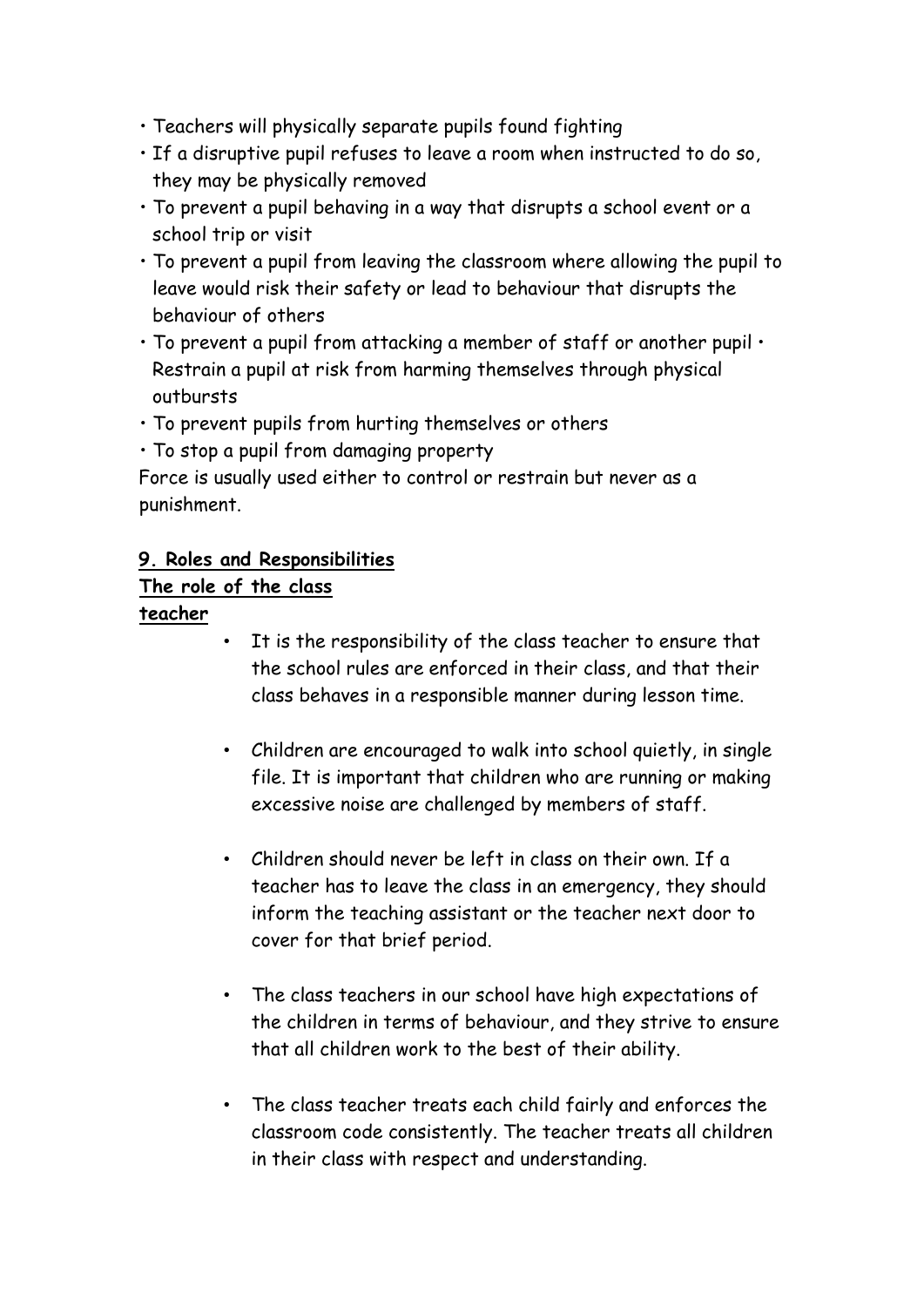- If a child misbehaves repeatedly in class, the class teacher keeps a record of all such incidents. In the first instance, the class teacher deals with incidents him/herself in the normal manner. However, if misbehaviour continues, the class teacher seeks help and advice from Deputy Headteacher or Head Teacher.
- The class teacher liaises with external agencies, as necessary, to support and guide the progress of each child. The class teacher may, for example, discuss the needs of a child with the education social worker, school SENDO or LEA behaviour support service.
- The class teacher reports to parents about the progress of each child in their class, in line with the whole–school policy. The class teacher may also contact a parent if there are concerns about the behaviour or welfare of a child.
- We have CPoms to record incidents that staff feel need recording.

### **The role of the Head Teacher**

- It is the responsibility of the Head Teacher to implement the school behaviour policy consistently throughout the school, and to report to governors, when requested, on the effectiveness of the policy. It is also the responsibility of the Head Teacher to ensure the health, safety and welfare of all children in the school.
- The Head Teacher and Deputy Headteachers support the staff by implementing the policy, by setting the standards of behaviour, and by supporting staff in the implementation of the policy.
- The Head Teacher keeps records of all reported serious incidents of misbehaviour.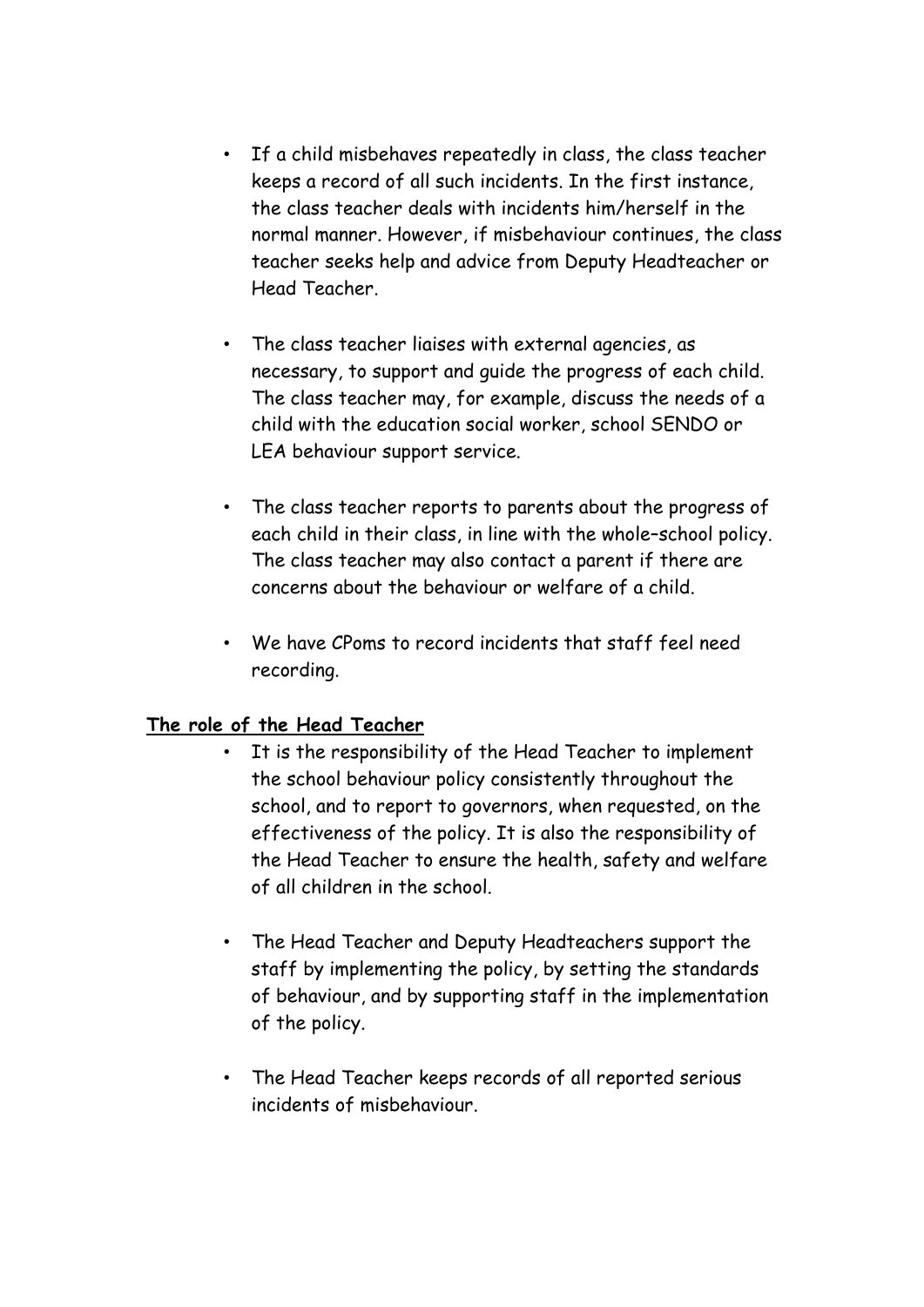• The Head Teacher has the responsibility for giving fixed term exclusions to individual children for serious acts of misbehaviour. For repeated or very serious acts of antisocial behaviour, the Head Teacher may permanently exclude a child. Both these actions are only taken after the school governors have been notified.

### **The role of parents**

- The school works collaboratively with parents, so children receive consistent messages about how to behave at home and at school.
- We explain the school rules in the school prospectus, and we expect parents to read these and support them.
- We expect parents to support their child's learning, and to co-operate with the school, as set out in the home–school agreement. We try to build a supportive dialogue between the home and the school, and we inform parents immediately if we have concerns about their child's welfare or behaviour.
- If the school has to use reasonable sanctions to punish a child, parents should support the actions of the school. If parents have any concern about the way that their child has been treated, they should initially contact the **class teacher** and the Head Teacher where a situation remains unresolved. If the concern remains, they should contact the school governors. If these discussions cannot resolve the problem, a formal grievance or appeal process can be implemented.

#### **The role of Governors**

- The governing body has the responsibility of setting down these general guidelines on standards of discipline and behaviour, and of reviewing their effectiveness. The governors support the Head Teacher in carrying out these guidelines.
- The Head Teacher has the day-to-day authority to implement the school behaviour and discipline policy, but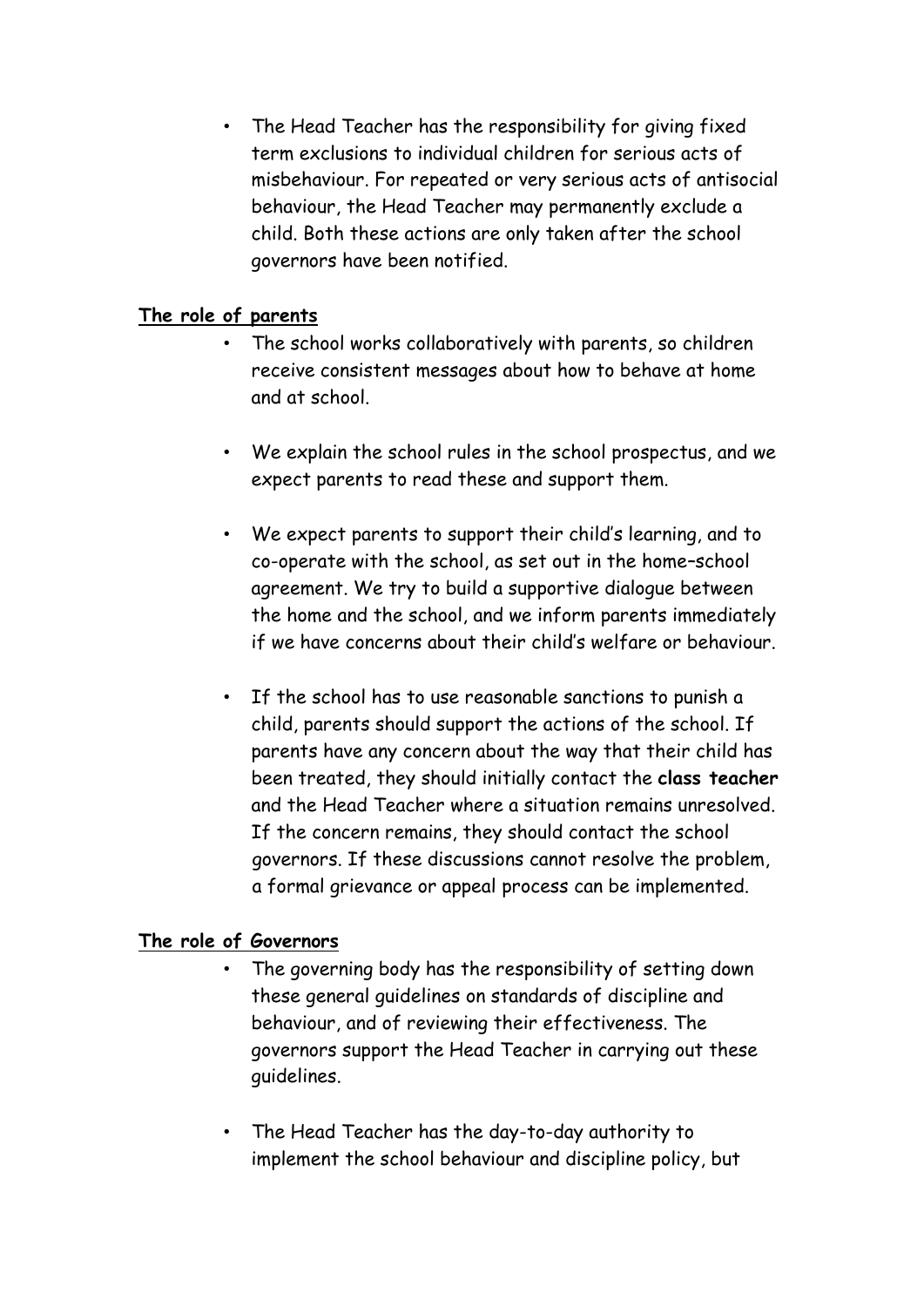governors may give advice to the Head Teacher about particular disciplinary issues.

## **10. School Support Systems**

The school recognises that for some children additional or different action may be necessary as a result of special educational needs and /or disability. This is in accordance with the SEN Code of Practice. Where required, a child will be identified on the school SEN register. An individual behaviour plan will be established in consultation with the child and parents and carers. This will outline agreed targets and strategies to support the child in managing the identified behaviours. If necessary, a referral may be made in order to obtain a multi-agency assessment. Further information on the school's approach to inclusion is outlined in the Special Educational Needs Policy. Teachers, teaching assistants and paid support staff have access to appropriate training and pastoral support to help them to manage pupils who present challenging behaviour.

### **11.Monitoring**

The Head Teacher monitors the effectiveness of this policy on a regular basis. She also reports to the governing body on the effectiveness of the policy and, if necessary, makes recommendations for further improvements.

# **12. Complaints Procedure**

In respect of this particular policy it should be noted that:

1. All complaints about the use of force should be thoroughly, speedily and appropriately investigated.

2. Where a member of staff has acted within the law – that is, they have used reasonable force in order to prevent injury, damage to property or disorder – this will provide a defence to any criminal prosecution or other civil or public law action.

3. When a complaint is made the onus is on the person making the complaint to prove that his/her allegations are true – it is not for the member of staff to show that he/she has acted reasonably.

4. Suspension should not be an automatic response when a member of staff has been accused of using excessive force. Schools should refer to the "Dealing with Allegations of Abuse against Teachers and Other Staff" guidance where an allegation of using excessive force is made